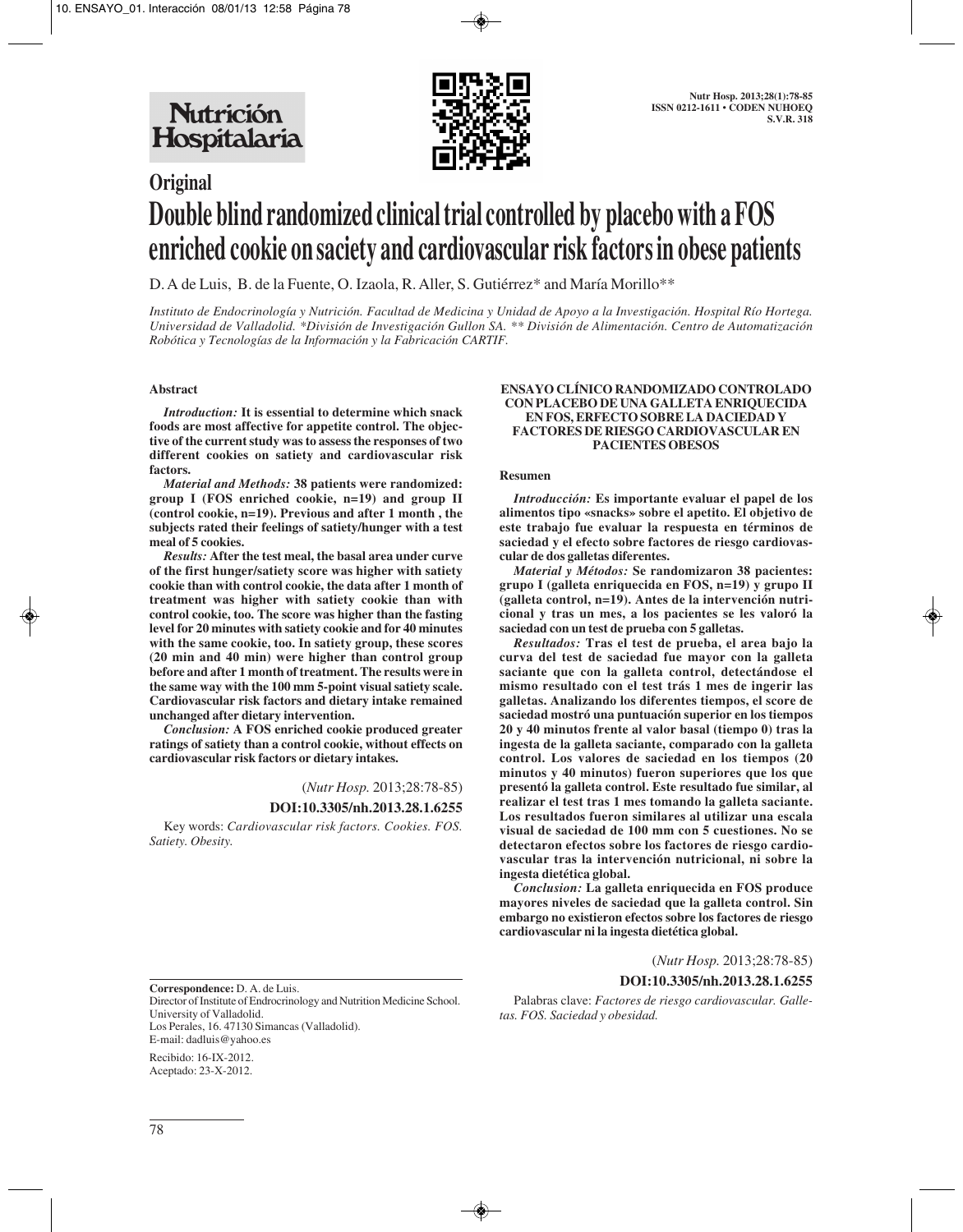# **Introduction**

Snack foods are substantial contributors to daily energy intake. In a study, more than 85% of women reported snacking at least once per day and 53% of women reported snacking multiple times per day<sup>1</sup>. Researchers have demonstrated that subjects commonly choose bakery goods, sweets, milk products, chocolate and cookies during snacking episodes<sup>2</sup>. Some authors<sup>3</sup> observed that obese subjects consume snacks more frequently than healthy weight subjects. The composition of snack foods likely influences the overall impact that snacking has on metabolism and energy balance. Green et al4 indicates that a high-carbohydrate snack is more likely to promote a lower total energy intake than if the snack is high in fat. Additionally, more stable blood glucose concentrations are associated with reduced appetite5 .

Obesity now represents a major pandemic, with a multifactorial origin, showing an association with various cardiovascular risk factors, high mortality and high healthcare costs<sup>6</sup>. Therapeutic options for the treatment of obesity go through dietary management<sup>7</sup>, drug therapy and bariatric surgery<sup>8</sup>. Despite the wide range of treatments, the first therapeutic step is the dietary treatment. This option has been proven effective in weight loss and improvement in cardiovascular risk parameters. One of the problems of dietetic therapy is the lack of patient adherence, and lack of perception of the benefits secondary to the control of cardiovascular risk factors. One possibility is included in the diet, snacks that include changes in composition as fiber to control satiety and dietary intake. Cookies are one of the foods that have been demonstrated to improve this cardiovascular risk. Several studies have demonstrated the usefulness of these foods, eg Romero et al<sup>9</sup> have proven useful in lowering cholesterol psyllium-enriched cookies. Other groups have shown improvements in cardiovascular risk factors with the use of cookies enriched in inulin or fructooligosaccharides (FOS)<sup>10,11</sup>.

Since appropriate snacking may promote a healthy body weight or a control of satiety, it is essential to determine which snack foods are most affective for appetite control. Cookies enriched with FOS could be appropriated snacks. Fructooligosaccharides (FOS), oligofructose and inulin are the most common prebiotics commercially and those with a greater number of studies that have examined their actions on health and may present a potential role in controlling certain cardiovascular risk factors for obese patients<sup>12</sup>.

The objective of the current study was to assess the responses of two different cookies similar in protein, fat and carbohydrate contents, while differing in fiber content, on satiety, subsequent food intake, and cardiovascular risk factors.

#### **Material and methods**

Thirty eight obese subjects were recruited from the community, starting the recruitment in October 2011

and completed follow-up of patients in may 2012. Inclusionary criteria included being 25-60 years of age, having a body mass index (BMI) between 30 and 35  $(kg/m<sup>2</sup>)$ , and being weight stable (less than 5% weight fluctuations) for past 3 months. Potential patients were excluded if they were pregnant, elevated blood glucose > 126 mg/dl, high cholesterol> 250 mg/dl, triglycerides> 250 mg/dl, blood pressure > 140/90 mmHg, and the taking of any of the following medications; statins, fibrates, resins, sulfonylureas, biguanides, thiazolidinediones, insulin, glucocorticoids, alpha blockers, converting enzyme inhibitors and angiotensin II receptor antagonists. These patients were studied in a Nutrition Unit. The general design of research was explained before the study began and all subjects provided written informed consent. The protocol has been approved by the Ethics Committee of the Center.

#### *Procedure and satiety scores*

Patients were randomized (table of numbers) to one of the following two groups: cookie I (enriched with FOS, see table OI) (Gullón SL) and cookie II (control cookie, see table I). Each patient received a total of 10 cookies per day (total product 60 grams), completing a month of treatment. Cookie intake was controlled for a month, each week, and patients were instructed to eat cookies along the day. The methodology was doubleblind, neither the patient nor the investigator who followed the patient knew the type of cookie.

Patients reported to the laboratory at the same time each day following a 10-h fast. Before starting the dietary intervention and at the end of the protocol were determined weight, fat mass, blood pressure, fasting blood glucose, C reactive protein (CRP), insulin, insulin resistance (HOMA-R), total cholesterol, LDLcholesterol, HDL-cholesterol and triglycerides.

| <b>Table I</b><br>Composition of cookies (10 cookies –60 grams of product) |                 |                 |  |  |
|----------------------------------------------------------------------------|-----------------|-----------------|--|--|
|                                                                            | Control cookies | Saciety cookies |  |  |
| Proteins $(g)$                                                             | 4,10            | 7,00            |  |  |
| Carbohydrates (g)                                                          | 46,98           | 31,4            |  |  |
| $\text{Fats}(\mathbf{g})$                                                  | 6,12            | 7,50            |  |  |
| Saturated $(g)$                                                            | 3,06            | 0,86            |  |  |
| Mono-unsaturated $(g)$                                                     | 2,44            | 4,99            |  |  |
| Poli-unsaturated $(g)$                                                     | 0,61            | 1,68            |  |  |
| Cholesterol (mg)                                                           | $<$ 5           | $<$ 5           |  |  |
| Total fiber (g)                                                            | 1,02            | 11,40           |  |  |
| soluble fiber $(g)$                                                        | 0,00            | 9,84            |  |  |
| FOS(g)                                                                     | $\theta$        | 9,84            |  |  |
| <i>Insoluble fiber</i> $(g)$                                               | 1,02            | 1,56            |  |  |
| Hemicellulose $(g)$                                                        | 0,51            | 0,78            |  |  |
| Cellulose(g)                                                               | 0,51            | 0,78            |  |  |
| Sodium (mg)                                                                | 0,17            | 0,17            |  |  |
| Kcal                                                                       | 261,0           | 247,8           |  |  |

FOS: fructooligosaccharides.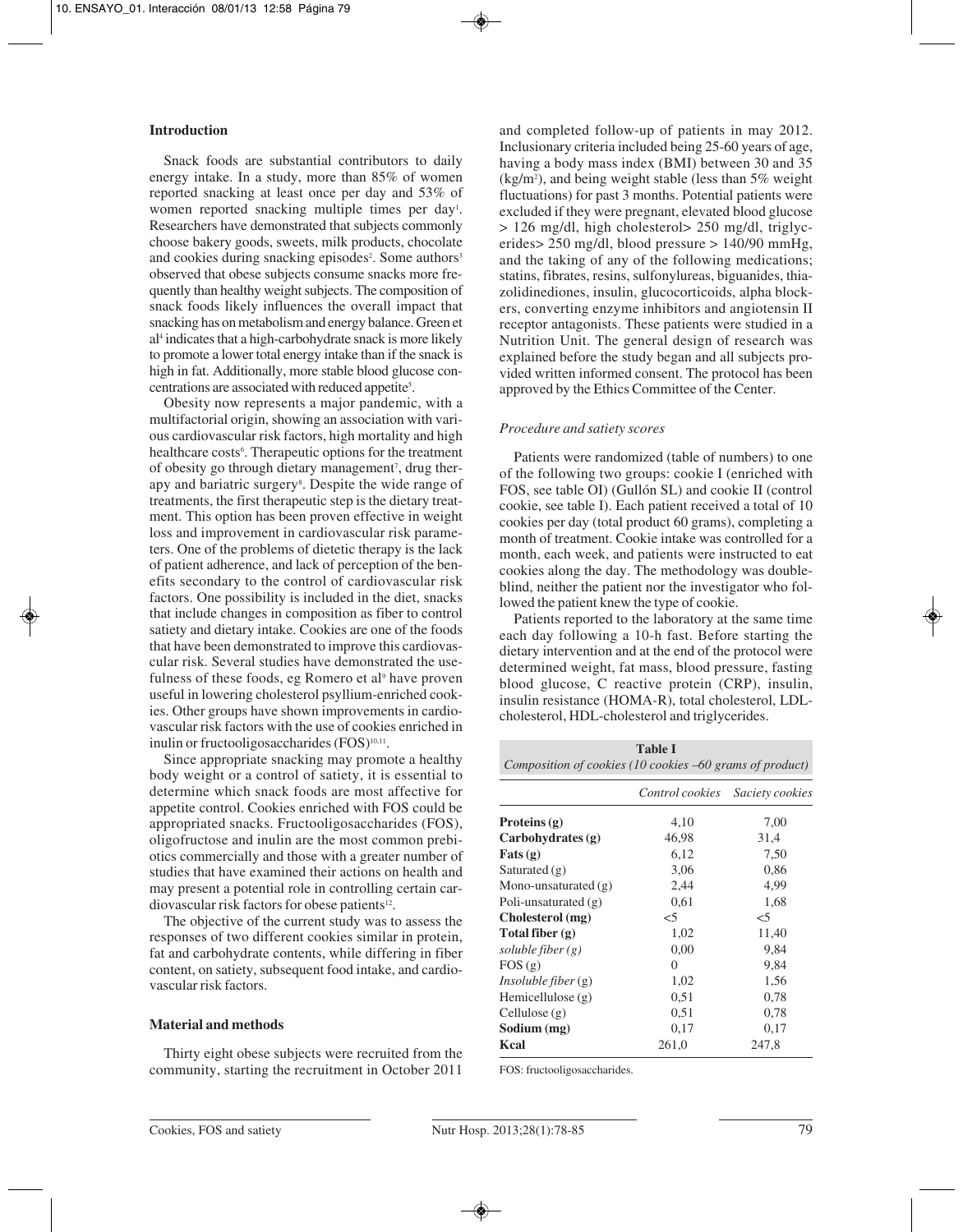After arriving at the laboratory, the patients were interviewed to assure that they followed the dietary protocol prior the visit. The subjects rated their feelings of satiety/hunger using a scoring system graded from minus 10, to represent extreme hunger, to plus 10, to represent extreme satiety<sup>13</sup>. Subjects were shown a scale with 20 graduations and asked to indicate how they felt in respect of hunger or satiety by pointing to an appropriate place along the scale. The scale was punctuated with phrases describing various degrees of hunger and satiety, but subjects were free to choose any point along it.

A 100 mm 5-point visual satiety scale<sup>14</sup> was used, too. The patients were instructed to place a single vertical line representing their feeling of 5 questions on the scale in each question (grade of hunger, grade of satiety, grade of fullness, desire to eat some food, desire to eat something fatty, salty, sweet or savory). The scale was anchored at 0 with «nothing at all» and at 100 with «a large amount».

Both hunger/satiety scores were recorded before a test meal of 5 cookies, immediately after it, and at 20 and 40 minutes after starting it. The patients were told that test food (5 cookies) was taken in less than 10 minutes with 150 ml of water.

# *Biochemical determinations*

Blood samples were centrifuged for 7 min at 4ºc immediately after each collection and it was stored in cryogenic vials at -70ºC. Serum total cholesterol and triglyceride concentrations were determined by enzymatic colorimetric assay (Technicon Instruments, Ltd., New York, N.Y., USA), while HDL cholesterol was determined enzymatically in the supernatant after precipitation of other lipoproteins with dextran sulphatemagnesium. LDL-cholesterol was calculated using Friedewald formula. Plasma glucose levels were determined by using an automated glucose oxidase method (Glucose analyser 2, Beckman Instruments, Fullerton, California). Insulin was measured by enzymatic colorimetry (Insulin, WAKO Pure-Chemical Industries, Osaka, Japan) and the homeostasis model assessment for insulin resistance (HOMA-R) was calculated<sup>15</sup>.

#### *Anthropometric measurements*

Body weight was measured to an accuracy of 0.1 Kg and body mass index computed as body weight/ (height<sup>2</sup>) (kg/m<sup>2</sup>). Waist (narrowest diameter between xiphoid process and iliac crest) and hip (widest diameter over greater trochanters) circumferences to calculate waist-to hip ratio (WHR) were measured, too. Tetrapolar body electrical bioimpedance was used to determine body composition<sup>16</sup>. An electric current of 0.8 mA and 50 kHz was produced by a calibrated signal generator (Biodynamics Model 310e, Seattle, WA, USA) and applied to the skin using adhesive electrodes

placed on right-side limbs. Resistance and reactance were used to calculate total body water, fat and fat-free mass.

Blood pressure was measured twice after a rest period of 10 minutes with a random zero mercury sphygmomanometer (Omron, London, United Kingdom), and averaged.

# *Dietary intervention*

Before and after intervention, patients received prospective serial assessment of nutritional intake with 3 days written food records. All enrolled subjects received instruction to record their daily dietary intake for three days including a weekend day. Handling of the dietary data was by means of a personal computer equipped with personal software, incorporating use of food scales and models to enhance portion size accuracy. Records of intake and consumption of cookies were reviewed by a dietician and analyzed with a computer-based data evaluation system. National composition food tables were used as reference<sup>17</sup>. The exercise allowed was aerobic, which was previously done by patients before entering the study, mainly walking. At dietary intervention, patients were asked whether they considered their bowel habits have changed over who had previously shown a quantitatively and qualitatively. For a qualitative evaluation, they were asked whether they considered that the introduction of the cookie in the diet would have produced diarrhea or constipation.

# *Statistical analysis*

The sample size was calculated to detect a difference in satiety score<sup>14</sup> of 2 mm after treatment with a  $90\%$ power and an alpha error of 5% (n = 18 in each group). The results were expressed as mean (standard deviation). The normality of variables was analyzed by the Kolmogorov-Smirnov. Quantitative variables with normal distribution were analyzed with Student's t test paired and unpaired. Variables without normal distribution were analyzed with Wilcoxon W-test. ANOVA test was used as needed with Bonferroni test as post hoc test. Qualitative variables were analyzed with chi-square with Yates correction when appropriate, and Fisher's test. The area under the response curve (AUC) for both hunger/satiety scores with the test food (5 cookies) was calculated using the trapezoidal method. The strategy of analysis was by intention to treat. P less than 0.05 was considered statistically significant. All statistical analyses were performed using SPSS (version 15.0).

# **Results**

Thirty eight patients were included in the protocol (fig. 1, Consort diagram), 36 patients finished the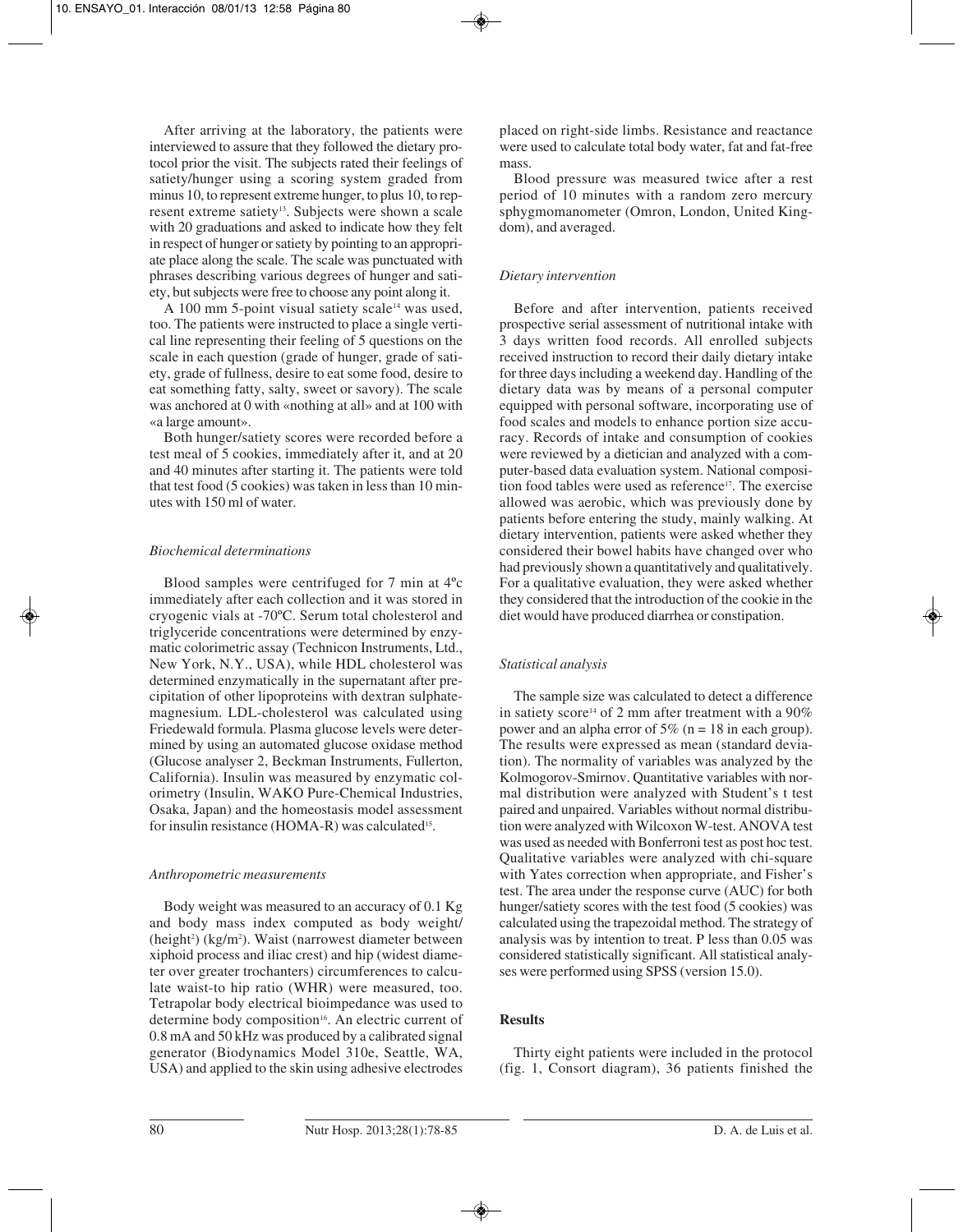

*Fig. 1.—Consort diagram.*

**Table II** *Biochemical and antropometric parameters*

|                     | Satiety cookie   |                  | Control Cookie   |                   |
|---------------------|------------------|------------------|------------------|-------------------|
| Parameters          | Basal            | 1 month          | Basal            | 1 month           |
| BMI                 | $35.9 \pm 3.4$   | $35.7 \pm 3.3$   | $39.2 \pm 7.2$   | $38.9 \pm 5.8$    |
| Weight $(kg)$       | $92.3 \pm 11.3$  | $91.6 \pm 1.4$   | $106.4 \pm 16.2$ | $105.54 \pm 20.1$ |
| Fat mass $(kg)$     | $37.8 \pm 12.3$  | $37.6 \pm 12.6$  | $39.2 \pm 5.9$   | $38.9 \pm 5.8$    |
| <b>WHC</b>          | $0.93 \pm 0.08$  | $0.92 \pm 0.08$  | $0.96 \pm 0.06$  | $0.96 \pm 0.04$   |
| $SBP$ (mmHg)        | $131.4 \pm 15.3$ | $129.4 \pm 12.7$ | $134.4 \pm 18.5$ | $130.3 \pm 16.5$  |
| $DBP$ (mmHg)        | $81.0 \pm 20.3$  | $80.6 \pm 8.2$   | $81.3 \pm 10.3$  | $81.0 \pm 9.6$    |
| Glucose(mg/dl)      | $103.8 \pm 16.9$ | $104.8 \pm 10.3$ | $103.3 \pm 14.9$ | $104.4 \pm 12.1$  |
| Total-ch. (mg/dl)   | $210.2 \pm 45.1$ | $204.2 \pm 38.1$ | $215.2 \pm 44.4$ | $217.1 \pm 47.5$  |
| $LDL-ch.$ $(mg/dl)$ | $128.4 \pm 40.2$ | $123.4 \pm 37.4$ | $136.8 \pm 34.7$ | $135.6 \pm 38.5$  |
| $HDL-ch.$ $(mg/dl)$ | $57.5 \pm 14.1$  | $54.4 \pm 14.3$  | $53.2 \pm 16.3$  | $53.1 \pm 16.2$   |
| $TG \, (mg/dl)$     | $145.5 \pm 48.4$ | $151.1 \pm 50.3$ | $129.2 \pm 53.4$ | $140.6 \pm 60.6$  |
| Insulin (mUI/L)     | $13.1 \pm 8.2$   | $13.8 \pm 10.4$  | $12.9 \pm 9.5$   | $14.2 \pm 6.6$    |
| <b>HOMA-R</b>       | $3.8 \pm 2.1$    | $4.3 \pm 4.1$    | $3.5 \pm 3.0$    | $3.4 \pm 2.3$     |
| CRP(mg/dl)          | $4.7 \pm 4.4$    | $6.6 \pm 7.1$    | $9.0 \pm 7.5$    | $8.3 \pm 7.8$     |

BMI: body mass index. WHC: waist to hip circumference. SBP: Systolic blood pressure. DBP: diastolic blood pressure. Ch: Cholesterol. LDL: low density lipoprotein. HDL: High density lipoprotein. TG: triglycerides. CRP. C reactive protein. HOMA-R: homeostasis model assesment. No statistical differences.

study. The 2 patients excluded from the analysis had taken less than 80% of the prescribed cookies. The distribution was in group 1 (4 males and 14 females) with a mean age of  $45.3 \pm 16.1$  years and the control group 2 (5 males and 13 females) with a mean age of 50.8±16.2 years. No differences in gender and age distribution of patients were observed.

#### *Biochemical and anthropometrical parameters*

Values of anthropometric and biochemical parameters were shown in table II. No differences were detected in biochemical and anthropometrical parameters with dietary intervention. With respect to the anthropometric parameters after the introduction of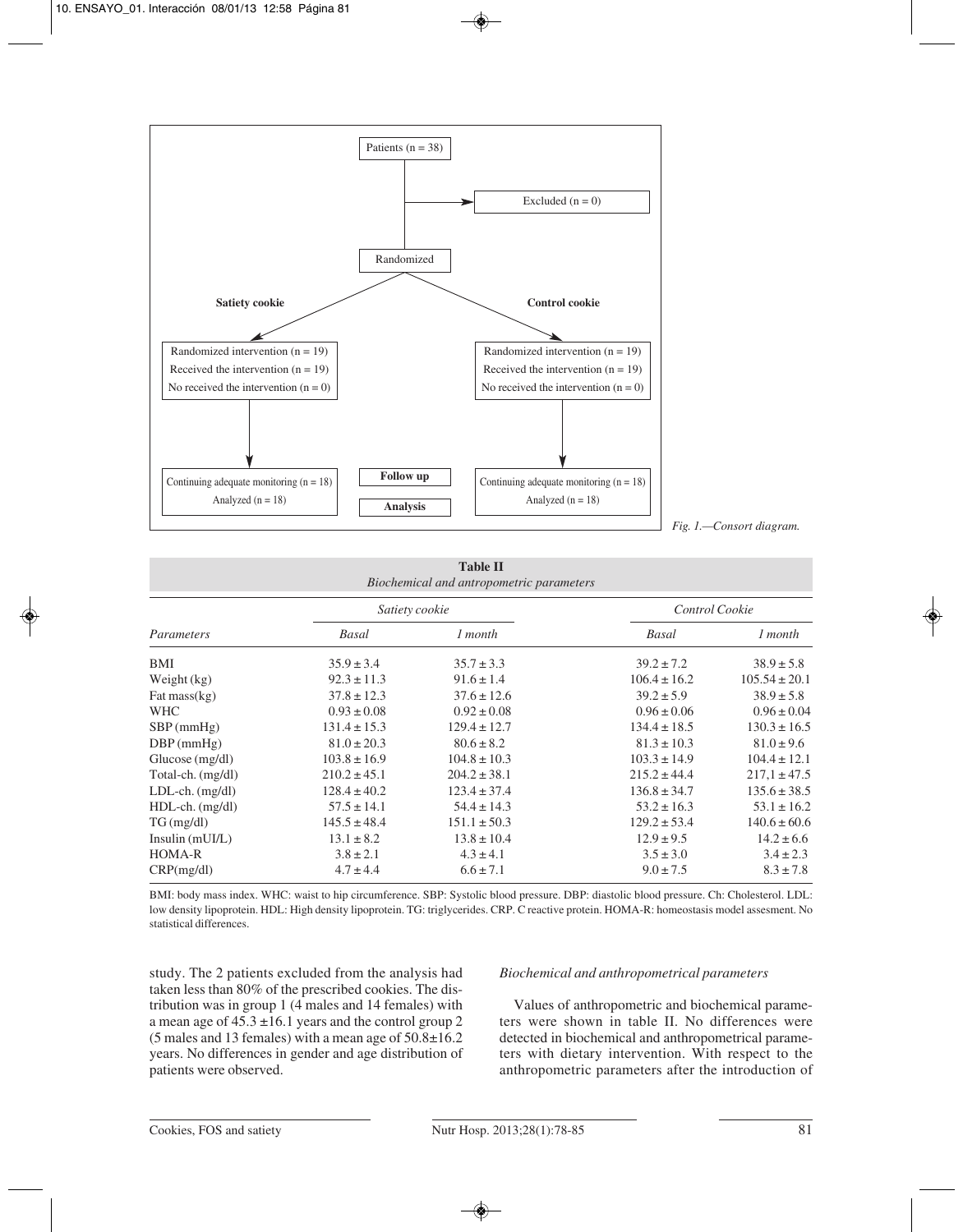| <b>Table III</b><br>Dietary intakes           |                    |                             |                    |                    |
|-----------------------------------------------|--------------------|-----------------------------|--------------------|--------------------|
|                                               | Satiety cookie     |                             | Control Cookie     |                    |
| Parameters                                    | Basal              | 1 month                     | Basal              | 1 month            |
| BMI                                           | $35.9 \pm 3.4$     | $35.7 \pm 3.3$              | $39.2 \pm 7.2$     | $38.9 \pm 5.8$     |
| Energy (kcal/day)                             | $1944.9 \pm 499$   | $1853.3 \pm 509$            | $2134.2 \pm 447.1$ | $2266.2 \pm 556.3$ |
| CH(g/day)                                     | $204.4 \pm 60.1$   | $195.5 \pm 60.7$            | $222.2 \pm 62.8$   | $241.1 \pm 55.9$   |
| $\text{Fat}\left(\frac{g}{\text{day}}\right)$ | $83.3 \pm 27.5$    | $73.9 \pm 25.7$             | $99.3 \pm 34.9$    | $97.9 \pm 48.4$    |
| Fat-S $(g/day)$                               | $21.3 \pm 9.7$     | $17.5 \pm 9.3$              | $29.6 \pm 10.5$    | $26.5 \pm 7.8$     |
| Fat-M $(g/day)$                               | $36.5 \pm 11.2$    | $34.7 \pm 10.4$             | $40.4 \pm 10.3$    | $43.5 \pm 11.1$    |
| Fat-P $(g/day)$                               | $8.6 \pm 3.7$      | $10.5 \pm 5.4$              | $12.1 \pm 3.9$     | $10.2 \pm 4.5$     |
| Protein (g/day)                               | $92.9 \pm 34.4$    | $96.7 \pm 27.5$             | $96.3 \pm 27.2$    | $97.8 \pm 19.3$    |
| Total Fiber (g/day)                           | $18.4 \pm 5.7$     | $28.6 \pm 6.1^{\circ}$      | $17.8 \pm 7.9$     | $16.9 \pm 6.1$     |
| Soluble fiber (g/day)                         | $6.2 \pm 0.8$      | $14.5 \pm 2.3$              | $5.9 \pm 2.9$      | $5.2 \pm 2.2$      |
| FOS(g/day)                                    | $3.8 \pm 1.8$      | $11.5 \pm 1.8$ <sup>*</sup> | $3.5 \pm 2.1$      | $3.1 \pm 1.8$      |
| Insoluble fiber $(g/day)$                     | $11.6 \pm 4.1$     | $12.4 \pm 4.5$              | $12.3 \pm 5.9$     | $11.7 \pm 3.9$     |
| Cholesterol (mg/day)                          | $431.2 \pm 197.2$  | $384.5 \pm 252.1$           | $371.5 \pm 214$    | $320.2 \pm 145.8$  |
| Sodium (mg/day)                               | $1536.2 \pm 684.1$ | $1544.1 \pm 762.3$          | $1642 \pm 584$     | $1512.9 \pm 424.3$ |
| Exercise (hs./week)                           | $3.4 \pm 3.2$      | $3.5 \pm 3.1$               | $4.1 \pm 2.8$      | $3.9 \pm 2.6$      |

CH: Carbohydrates. Fat-S: fat saturated. Fat-M: fat mono-unsaturated. Fat-P: Fat poly-unsaturated. FOS: Fructoolygosacharides. (\*) statistical differences in the some cookie group after intervention.

| <b>Table IV</b><br>Satiety/hunger using a scoring system graded from minus 10, to represent extreme hunger, to plus 10,<br>to represent extreme satity $13$ |                   |                   |                |                |  |
|-------------------------------------------------------------------------------------------------------------------------------------------------------------|-------------------|-------------------|----------------|----------------|--|
|                                                                                                                                                             | Satiety cookie    |                   | Control Cookie |                |  |
| Parameters                                                                                                                                                  | Basal             | 1 month           | Basal          | 1 month        |  |
| AUC Score (mm)                                                                                                                                              | $-1.8 \pm 6.1^*$  | $-5.0 \pm 6.7^*$  | $-8.1 \pm 8.5$ | $-9.7 \pm 6.0$ |  |
| Score before test meal (mm)                                                                                                                                 | $-2.4 \pm 2.4$    | $-3.3 \pm 2.9$    | $-2.7 \pm 2.8$ | $-2.5 \pm 2.8$ |  |
| Score 20 min after test meal (mm)                                                                                                                           | $-0.2 \pm 2.2$ ** | $-0.8 \pm 3.3$ ** | $-2.9 \pm 3.1$ | $-2.6 \pm 3.3$ |  |
| Score 40 min after test meal (mm)                                                                                                                           | $0.8 \pm 3.1$ **  | $-0.7 \pm 3.1$ ** | $-2.5 \pm 2.7$ | $-2.3 \pm 2.8$ |  |

AUC: Area under curve.

(\*) statistical differences in the some cookie group and in the same time (basal or 1 month) with score before test meal.

(# ) statistical differences between groups in the same time (basal or 1 month)

cookies on the patient's usual diet, did not change any parameter (table II). This finding is logical because the inclusion of patients in the protocol did not alter total energy intake from their diet. With respect to the biochemical values after the introduction of cookies on the patient's usual diet, it was not detected changes neither patients with enriched cookies nor patients with control cookie.

#### *Dietary intake effects*

In the evaluation of dietary intake variables, no statistically significant differences between baseline values of the two groups of cookies were detected (table III). With respect to the values after the introduction of cookies on the patient's usual diet, it was detected in patients with satiety cookies a significantly increased

of total fiber and soluble fiber dietary intakes, as expected. It was not detected any significant change in food intake in patients who received the control cookie (table III). The number of cookies given per patient per month was 300 cookies. The number of consumed cookies after a month of intervention was 272.2±22.1 (97.2%) in patients in the control cookie and 270.3±13.98 in patients in the satiety cookie enriched (96.5%), without statistical differences.

# *Satiating effects*

Immediately before the test meal, the basal hunger/satiety score (13) (table IV) was similar with satiety cookie and control cookie (-2.4±2.4 points vs -  $2.7\pm2.8$  points;  $p > 0.05$ ), the data after 1 month of treatment was similar in both groups (-3.3±2.9 mm vs -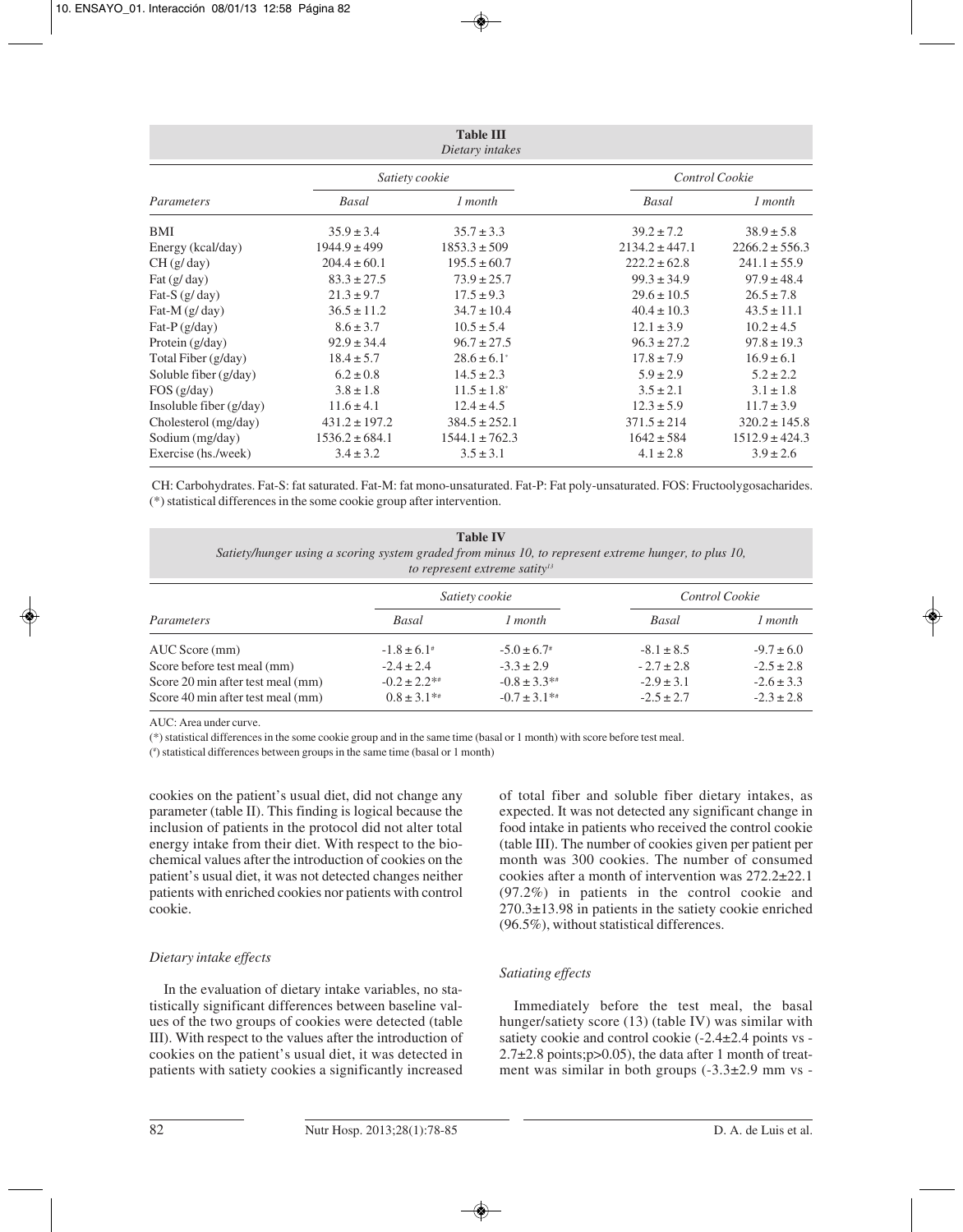| <b>Table V</b><br>The 100 mm 5-point visual satiety scale <sup>14</sup> |                    |                              |                  |                  |  |
|-------------------------------------------------------------------------|--------------------|------------------------------|------------------|------------------|--|
|                                                                         |                    | Satiety cookie               |                  | Control Cookie   |  |
| Parameters                                                              | <b>Basal</b>       | $1$ month                    | <b>Basal</b>     | $1$ month        |  |
| «how is your grade of hunger?»                                          |                    |                              |                  |                  |  |
| AUC Score (mm)                                                          | $77.0 \pm 53.2^*$  | $86.9 \pm 70.9$ <sup>*</sup> | $108.2 \pm 92.9$ | $110.6 \pm 88.1$ |  |
| Score before test meal (mm)                                             | $40.0 \pm 29.4$    | $48.0 \pm 31.8$              | $33.4 \pm 31.9$  | $41.5 \pm 30.4$  |  |
| Score 20 after test meal (mm)                                           | $18.5 \pm 22.1$ ** | $29.2 \pm 24.9**$            | $36.8 \pm 31.3$  | $33.4 \pm 27.8$  |  |
| Score 40 after test meal (mm)                                           | $18.5 \pm 17.8$ ** | $29.7 \pm 25.3**$            | $37.9 \pm 30.3$  | $33.9 \pm 27.7$  |  |
| «how is your grade of satiety?»                                         |                    |                              |                  |                  |  |
| AUC Score (mm)                                                          | $169.7 \pm 57.1^*$ | $159.6 \pm 58.7^*$           | $117.2 \pm 98.8$ | $108.2 \pm 87.9$ |  |
| Score before test meal (mm)                                             | $45.5 \pm 27.6$    | $37.5 \pm 26.1$              | $42.1 \pm 33.1$  | $37.4 \pm 27.4$  |  |
| Score 20 after test meal (mm)                                           | $62.0 \pm 25.1**$  | $60.8 \pm 21.0**$            | $38.2 \pm 33.1$  | $47.4 \pm 29.8$  |  |
| Score 40 after test meal (mm)                                           | $61.5 \pm 17.2$ ** | $60.3 \pm 22.7$ **           | $37.7 \pm 33.3$  | $48.3 \pm 29.1$  |  |
| «how is your grade of fullness?»                                        |                    |                              |                  |                  |  |
| AUC Score (mm)                                                          | $156.7 \pm 57.1*$  | $148.1 \pm 52.7^*$           | $95.7 \pm 88.8$  | $101.6 \pm 43.9$ |  |
| Score before test meal (mm)                                             | $42.0 \pm 26.2$    | $30.8 \pm 22.1$              | $35.7 \pm 33.9$  | $32.3 \pm 24.4$  |  |
| Score 20 after test meal (mm)                                           | $55.0 \pm 23.1$ ** | $59.2 \pm 19.8**$            | $29.6 \pm 30.5$  | $45.8 \pm 26.8$  |  |
| Score 40 after test meal (mm)                                           | $59.0 \pm 17.4**$  | $58.1 \pm 24.6**$            | $30.5 \pm 29.3$  | $48.2 \pm 27.1$  |  |
| «What is your desire to eat some food?»                                 |                    |                              |                  |                  |  |
| AUC Score (mm)                                                          | $125.5 \pm 69.1$   | $133.6 \pm 62.7$             | $145.9 \pm 90.8$ | $145.3 \pm 73.9$ |  |
| Score before test meal (mm)                                             | $57.0 \pm 31.2$    | $50.8 \pm 28.1$              | $42.9 \pm 31.9$  | $48.3 \pm 27.4$  |  |
| Score 20 after test meal (mm)                                           | $34.0 \pm 28.1**$  | $38.6 \pm 26.0**$            | $51.4 \pm 32.5$  | $45.3 \pm 7.8$   |  |
| Score 40 after test meal (mm)                                           | $34.5 \pm 27.2$ ** | $44.2 \pm 25.6^*$            | $51.9 \pm 30.8$  | $46.3 \pm 24.1$  |  |
| «What is your desire to eat something salty, sweet or savory?»          |                    |                              |                  |                  |  |
| AUC Score (mm)                                                          | $125.7 \pm 85.1$   | $143.6 \pm 79.7$             | $162.2 \pm 97.8$ | $150.5 \pm 79.9$ |  |
| Score before test meal (mm)                                             | $51.0 \pm 32.6$    | $51.4 \pm 30.1$              | $52.1 \pm 34.3$  | $51.5 \pm 30.4$  |  |
| Score 20 after test meal (mm)                                           | $36.5 \pm 33.1**$  | $46.4 \pm 28.9$              | $55.7 \pm 32.8$  | $49.1 \pm 27.8$  |  |
| Score 40 after test meal (mm)                                           | $37.5 \pm 31.7**$  | $45.8 \pm 29.7$              | $54.3 \pm 32.5$  | $46.6 \pm 27.1$  |  |

AUC: Area under curve.

(\*) statistical differences in the some cookie group after intervention.

(# ) statistical differences between groups in the same time (basal or 1 month).

2.5±2.8 mm;p>0.05), too. After the test meal, the basal AUC of this hunger/satiety score was higher with satiety cookie than with control cookie  $(-1.8 \pm 6.1 \text{ mm}^2 \text{ vs } 8.1\pm8.5$  mm<sup>2</sup>; p< 0.05), the data after 1 month of treatment was higher with satiety cookie than with control cookie  $(-5.0 \pm 6.7 \text{ mm}^2 \text{ vs } -9.7 \pm 6.0 \text{ mm}^2 \text{ ;p} < 0.05)$ , too. The score was higher than the fasting level for 20 minutes with satiety cookie and for 40 minutes with the same cookie, too. In satiety group, these scores (20 min and 40 min) were higher than control group before and after 1 month of treatment.

The results were in the same way with the 100 mm 5 point visual satiety scale<sup>14</sup> (table V). When asked «how is your grade of hunger?» at the 20 min and 40 min, subjects rate that they wanted to eat less with satiety cookie. In satiety group, these scores (20 min and 40 min) were lower than control group at basal time and after 1 month of treatment. After the test meal, the basal AUC of this question score was lower with satiety cookie than with control cookie, the AUC data after 1 month of treatment remained lower with satiety cookie than with control cookie, too.

When asked «how is your grade of satiety? and «How is your grade of fullness? (table V) at the 20 min and 40 min, subjects rate that they wanted to eat less with satiety cookie. In satiety group, these scores (20 min and 40 min) were higher than control group at basal time and after 1 month of treatment. After the test meal, the basal AUC of this question score was higher with satiety cookie than with control cookie, the AUC data after 1 month of treatment remained higher with satiety cookie than with control cookie, too.

When asked «What is your desire to eat some food? and «What is your desire to eat something salty, sweet or savory? (table V) at the 20 min and 40 min, subjects rate that they wanted to eat less with satiety cookie. In satiety group, these scores (20 min and 40 min) were lower than control group at basal time and after 1 month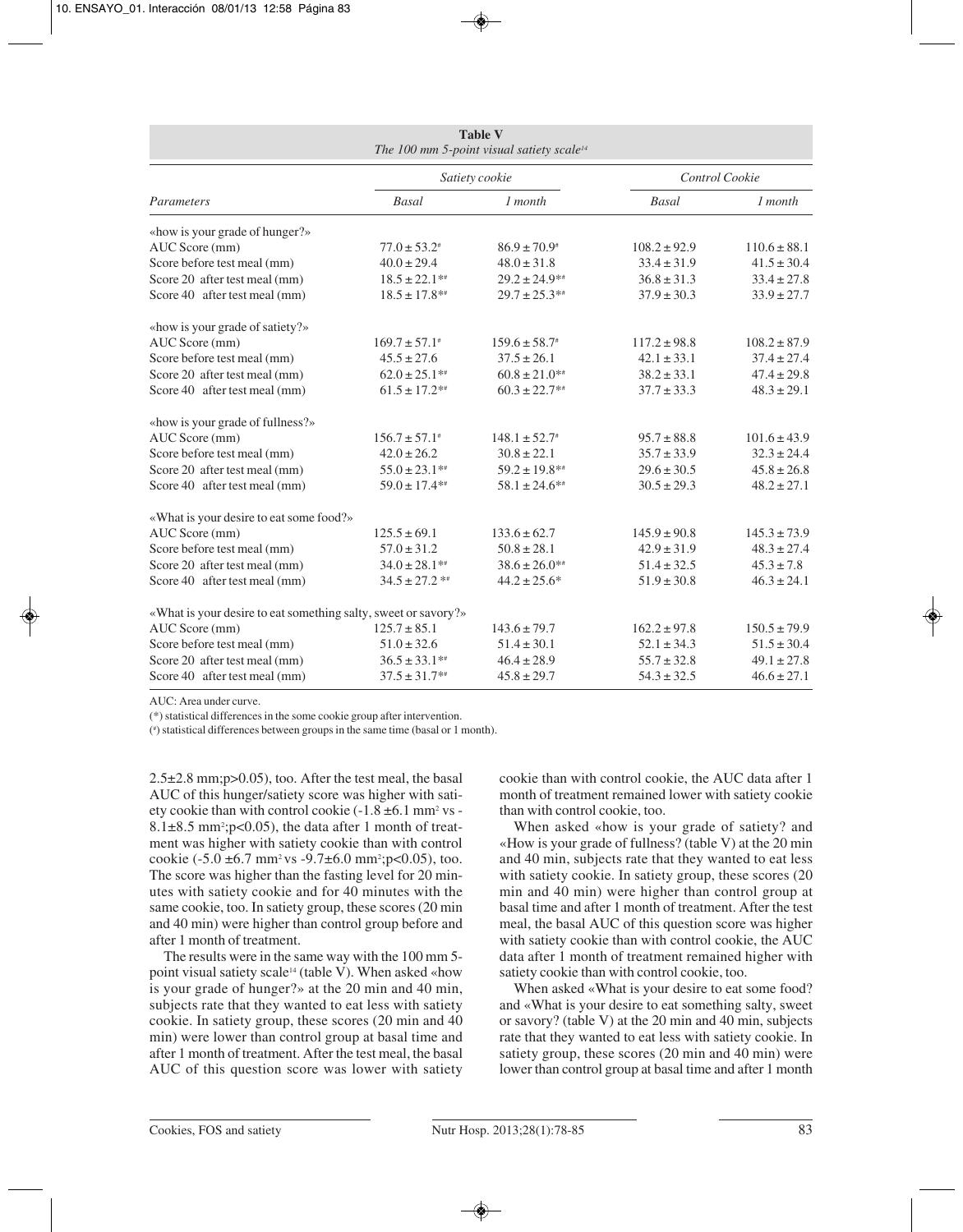of treatment with the first question and only at basal time with the second question. After the test meal, AUC of these question score remained unchanged.

# *Side effects*

With respect to monitoring the effects on the digestive tract, two patients in the group of control cookies (11.0%) and one patient (5.5%) in the satiety group referred episodes of diarrhea during the month of treatment. Two patients (11.0%) in the control group and 2 patients in the satiety cookie group (11.0%) referred have constipation during the month of intervention.

# **Discusion**

Results of our study indicate that a FOS enriched cookie promotes greater satiety than control cookies, but daily food consumption, cardiovascular parameters and anthropometric parameters are not significantly affected.

Other previous studies comparing more versus less satiating foods have found that higher fiber and protein contents promote greater satiety, while more fat and sugar typically promote less satiety. Berti et al<sup>18</sup> demonstrated that pasta and bread with high fiber contents decrease energy intake relative to lower fiber foods. Holt et al<sup>19</sup>. determined that fiber and protein contents were associated with increased satiety and that fat and sugar contents were associated with lower satiety for a variety of snack foods, protein rich foods, bakery products, breakfast foods, protein rich foods, carbohydrate-rich foods, and fruits. In other study, boiled potatoes were demonstrated to be more satiating than French fries, which may have been partially influenced by the greater glycemic response of the boiled potatoes<sup>20</sup>. One hypothesis to explain the effect of these fiber enriched foods on satiety is the potential effects on bowel, as softer stools, increased bulk, and facilitate mobility providing a laxative effect<sup>21</sup>, these symptoms could influence feelings of satiety. Gastrointestinal symptoms were assessed in our study and there are no differences between both groups.

No significant difference in food consumption was detected at the end of the FOS enriched cookie trial versus the control cookie trial. This result was unexpected given the difference in satiety scores. Many factors can affect food consumption following a pre-load that can alter subsequent food intake. These factors include food weight<sup>22</sup>, food volume<sup>23</sup> and food portion size<sup>24</sup>. Additionally, the eating environment, which includes the number of distractions<sup>25</sup> and people present<sup>26</sup>, affects food intake and may have contributed to variability in intake that limited our power to detect a significant difference. Some authors<sup>27</sup> propose that although monitoring food intake in a laboratory setting, as our design, may provide some valuable information, the outcomes are less than reliable and should not be overly generalized to appetite responses in more realistic conditions. In the other hand, hunger and satiety are subjective sensations and there is no generally accepted way of measuring them. Previous human interventional studies examining FOS and satiety have produced inconsistent results. A study in healthy subjects demonstrated enhanced satiety after consumption of 8g FOS supplements twice daily for two weeks<sup>28</sup>. In contrast, consumption of 8 g of FOS in a meal-replacement bar one to two times a day for two days did not affect appetite rating29. The different doses and the type of FOS supplement could explain these unclear results. Thus, our results corroborated that if FOS were to have an effect on appetite it is more likely to occur in doses over 9 g per day and included in a food as cookies.

The lack of effect on cardiovascular risk factors has been described in the literature, too. If we analyze the literature we found a number of problems in analyzing the effect of FOS on lipid profile and glucose metabolism. For example, we could mention, the heterogeneity of the populations (obese, diabetic, hyperlipidemic, healthy subjects, gender of the sample), secondly the daily amount of fiber administered and the type of prebiotic, which can vary from pure inulin to fructooligosaccharides (FOS) and finally the variability in the time of intervention performed. For example, one of the earliest studies was conducted with 12 healthy men, found no effect on the lipid profile by adding to the daily diet of 20 g  $FOS<sup>17</sup>$ . Similarly, in a study with 12 healthy volunteers also in various stages of intervention with inulin, FOS and galacto-oligosaccharides (GOS), there were no effects on LDL cholesterol, triglycerides, HDL cholesterol<sup>30</sup>. However, the results were significant when inulin was used in the interventions<sup>31-33</sup>. So, we could summarize this group of studies, noting that in the literature beneficial effects on triglycerides and cholesterol LDL by administering inulin have been detected, without effects with FOS. Most of this effect may be due to increased loss of bile salts in the feces, which can range between 20 and 80%, producing secondarily a decrease in total body cholesterol<sup>31</sup>.

Tolerance towards FOS enriched cookies was good and explains the excellent compliance observed. Cookies could be a good food form to improve consumption of this type of fiber. One question may arise from our study: which mechanism could FOS modulate satiety? In rats, FOS supplementation increase satiety through the promotion of intestinal synthesis and portal release of GLP-134. Nevertheless, all fermentable dietary fiber do not have the same potency to increase satiogenic peptides: for example, inulin is fermented in distal colon, whereas FOS is fermented in the proximal colon. The second type of fiber is able to produce the effects of OFS in terms of secretion and mRNA modulation<sup>35</sup>.

Overall, selection of a FOS enriched cookie produced greater ratings of satiety and lower ratings of